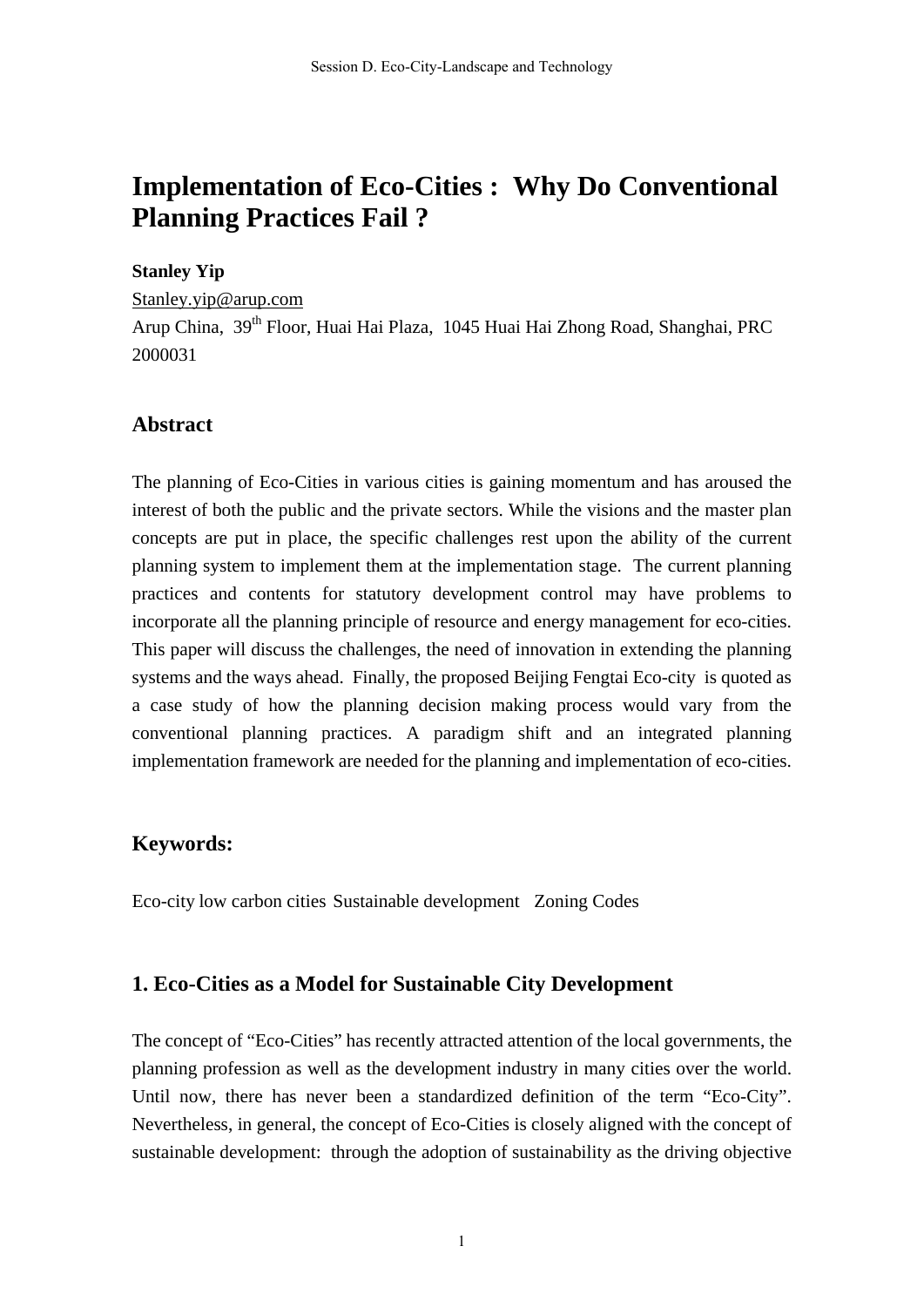and the integration of ecological and resources management principles into the urban planning decision making process.

The planning of Eco-Cities in China is gaining momentum and has aroused the interest of both the public and the private sectors in the country. The visions and the master plan concepts are put in place but the specific challenges rest upon the ability of the current statutory planning system in China to implement them at the detailed planning level.

# **2. The Principles of Sustainability in Eco-Cities**

The concept of "Eco-City" originates from the fundamental objective of sustainability and the application of ecological principles to urban planning, design and management. The definition of sustainability has already been widely discussed in different publications across various related professions and this paper does not intend to repeat it here. In short, "Sustainability" in urban planning is to manage the urbanization and development process to balance the social, economic and environmental needs of our society as a whole, and ensure that the choices of our further generations will not be compromised. Eco-Cities are a concept to achieve this sustainability by taking the ecological principles as the central driving principles for the planning of our cities (Huang G Y et al 2002).

The author stresses the fundamentals of the planning concept is hence reflected in the following aspects:

- a. City itself is fundamentally a system of social, economic and environmental processes, with resources input and output characteristics
- b. Cities are part of the global ecological system and they are interdependent with the natural ecological processes. Changes to this relationship may or may not be reversible.
- c. One needs to incorporate the goals of reducing energy input (to avoid unnecessary use of resources), recycling the resources within the city systems, and minimizing the output of waste (to protect the environment) into urban planning decision making
- d. Because cities are part of the ecological systems, the principles of carrying capacities, ecological value, diversity, ecological chain, resource management, ecological footprints are directly relevant to the urban planning decision making processes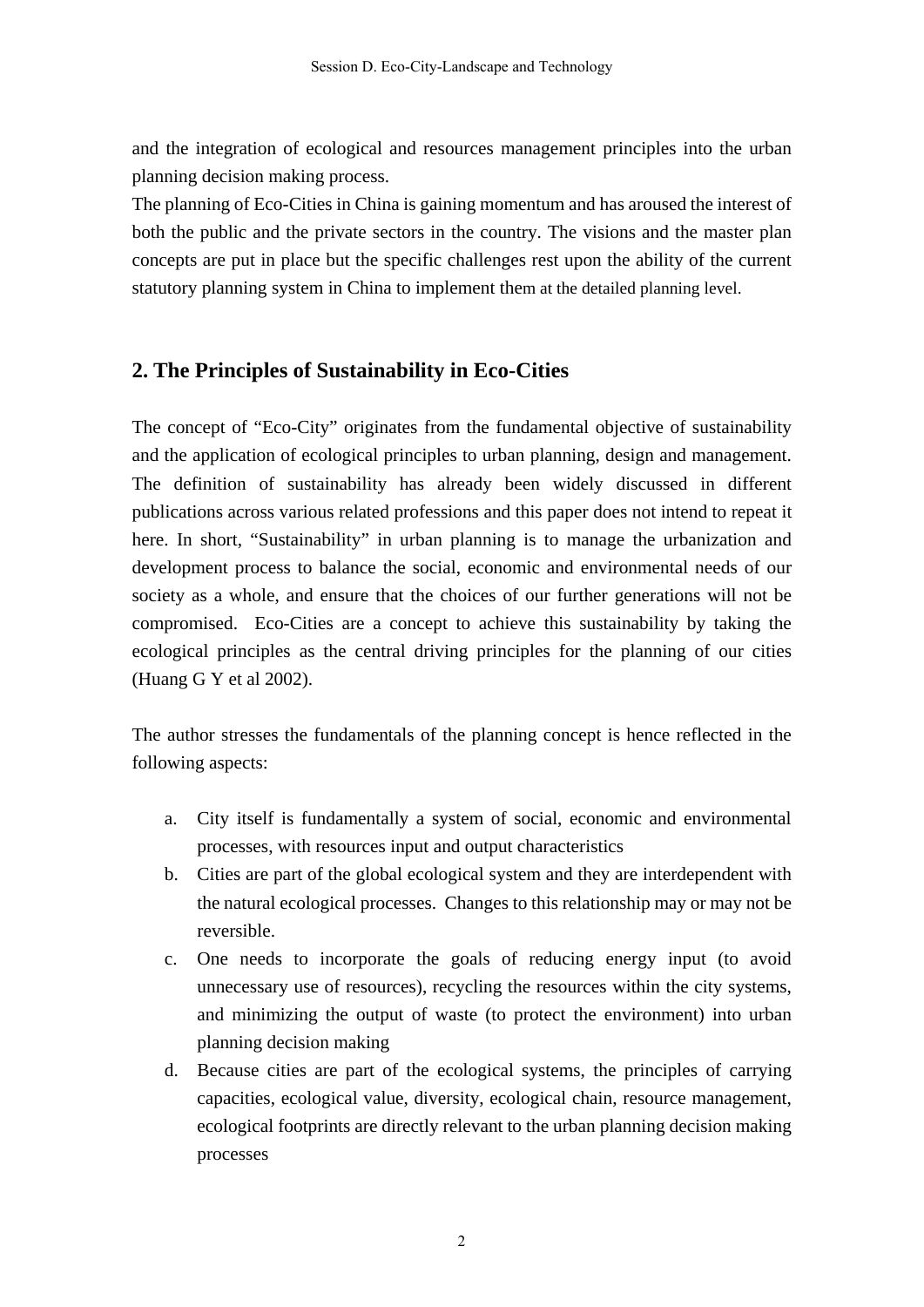### **3. Search for New Paradigms, Methodologies and Tools**

The above fundamental concept brings up an important issue: while our conventional focus on making urban planning decisions very often focus on the spatial issues such as locations, physical forms, massing and scale of the various components of the built environment (the tangibles), one must widen the perspectives with reference made to how the planned communities would demand the use of our scarce resources in terms of energy, food, water, clean air, etc (the intangibles).

Eco-cities concept implies that the planning for sustainability is to plan the communities in order to conserve our global resources based on ecological principles. Planners need to integrate the "tangibles" with the "intangibles" in plan making, development control, urban design, and the making of planning decisions **(Figure 1).** 

This new mindset and planning approach demand the decision makers to look at the planning process form a new angle. The key challenges in the planning for eco-cities are:

- How can we assess the performance of the master plan in terms of sustainability ?
- Conventional planning process seldom acknowledges city as a process of resources input / output
- "Resources supply / demand" and "carrying capacity" are not widely applied to evaluation of performance land use plans and master plans
- We need fundamental paradigm shift to integrate spatial and non-spatial dimensions of sustainability
- We need new research to develop new planning methodologies and tools



**Figure 1: The Tangible and the intangible elements of Eco-cities**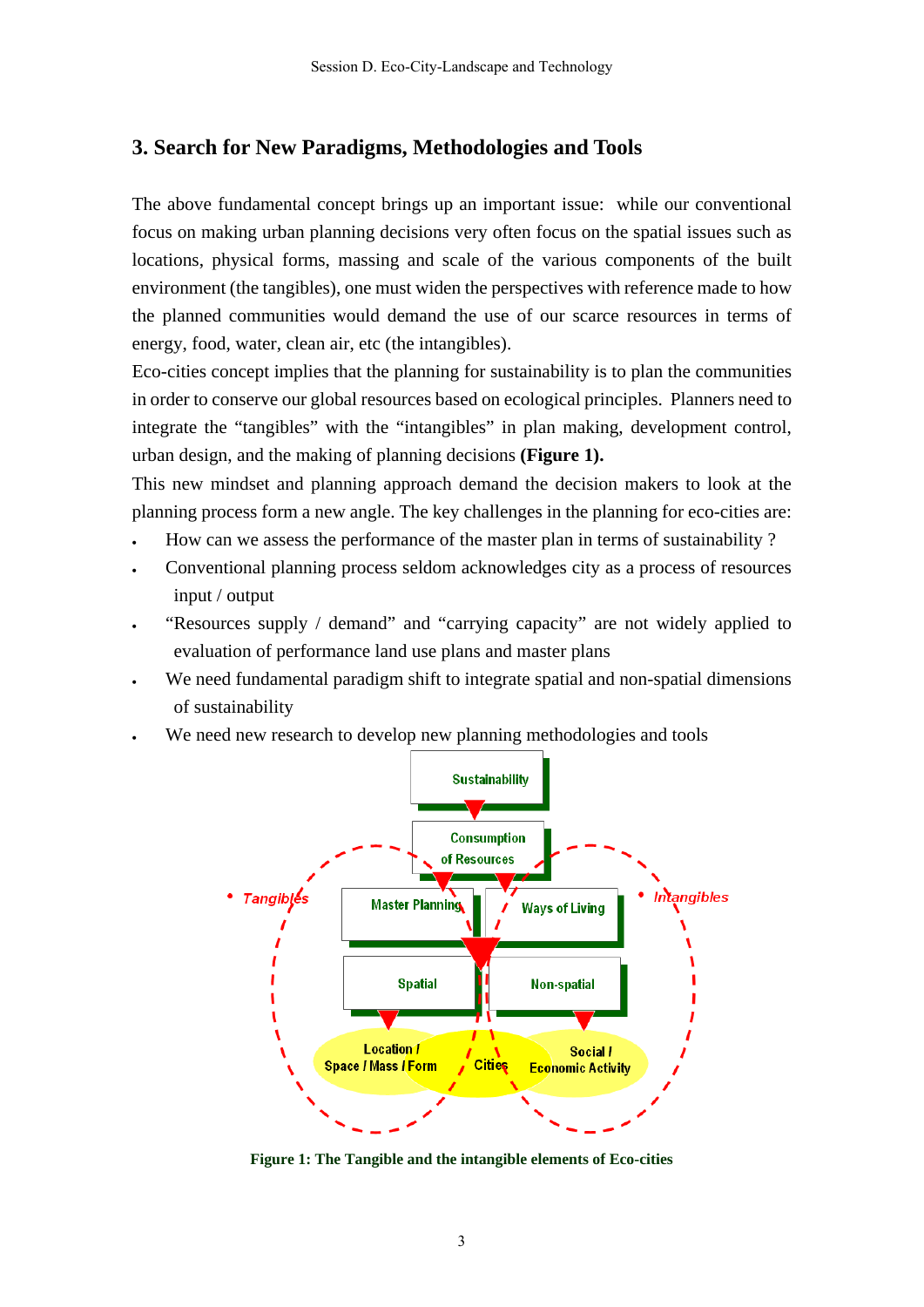### **4. Planning for Eco-Cities in China: Opportunities**

The concept of "Eco-Cities" has been part of the research and policy issues in China over the last 20 years. Since late 1980s, the idea to adopt ecological principles in the planning of cities in China has gained attention. At the same time, China is also one of the earliest developing countries that announce the adoption and the implementation of sustainable development strategy (Zhang K M 2003). In 1994, China announced her "Agenda 21" and explicitly stressed the importance of building sustainable settlement based on the policy areas of environmental improvement, appropriate housing, urbanization and settlement management, sustainable building industry and energy saving building, as well as enhancement of settlement energy efficiency.

By 1996, the then State Environmental Planning Agency issued the policy document *"Guidelines for the Building of Eco-Communities (1996-2050)"*. The intention was to promote the planning and construction of eco-communities across the country. From the end of the 1990s, under this directive, many cities have engaged in the setting up of pilot projects or plans for "Eco-Cities" in China. By 2003, there have been 135 cities or local municipalities commencing on planning for "ecological settlement" at different scales and localities.

Over the recent years, there has been surging trends in various Chinese Cities to call for the planning and development of "eco-cities" demonstration projects. The objectives are to apply sustainable planning and design principles in the building of new communities. In 2005, the planning of the Dongtan Eco-City at Chongming Island in Shanghai began (Shanghai Industry Investment Corporation 2006). In 2007, the China and the Singaporean Governments announced the signing of a collaborative framework to plan and develop a 30 sq km area Eco-City in the coastal new town area of Tianjin. (Sino-Singapore Eco-City Management Committee 2008) The planning for Eco-City has thus been elevated to the level of inter-governmental direct cooperation. In 2008, the City of Tangshan has started the planning of the Caofeidian Eco-City along the coastal area of the city over a site of 250 sq. km. I\*n this project, the Phase One covers an area of 30 sq. km. The Guangming New Town in the Special Economic Zone of Shenzhen has recently announced that it will adopt a comprehensive set of eco-planning principles and build a low carbon and energy efficient city in Southern China. Recent discussions and comparisons on the performance standards of these various projects in China have been made ( Yip 2008a, Yip 2008c; Li and Zou 2008).

It is therefore seen that over the last 20 years, the concept of applying ecological principles to the planning of the cities has steadily gained momentum and attracted the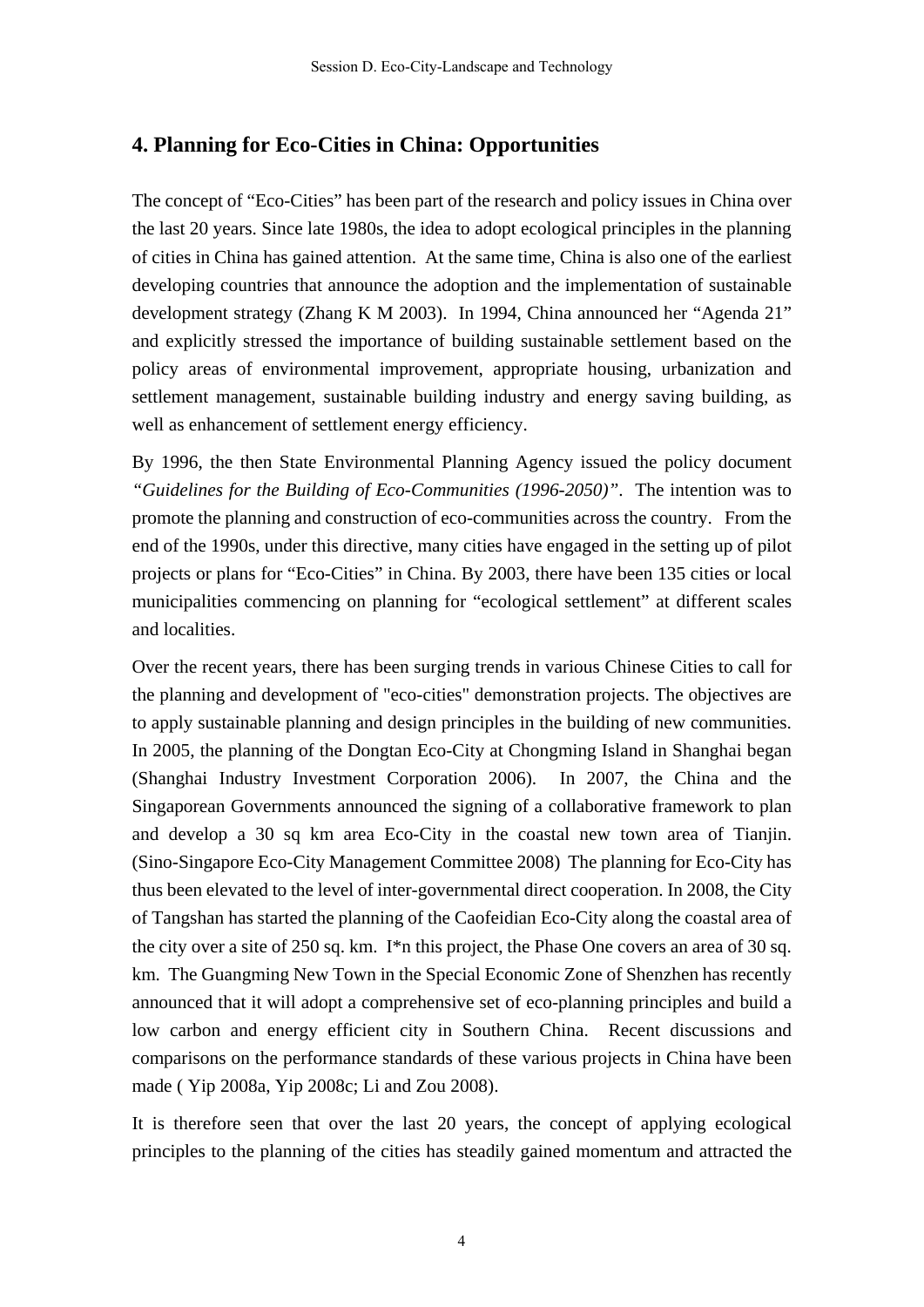attention of the public and private sectors. However, the visions are in place but the specific pathways leading to the implementation of these concepts are yet to be laid down.

The visions of Eco-Cities can only become reality through implementation. To take the concept to detailed planning and implementation, it is necessary to integrate the concepts and planning objectives into the current statutory planning system of China. There are two immediate initiatives that are relevant and they are outlined below.

The existing planning system does offer the overarching guidance to support the planning of sustainable communities and cities. The latest version of the planning law in China, the Urban and Rural Planning Law was recently enacted and then put into effect from 1 January 2008.

The Urban and Rural Planning Law of the People's Republic of China has provided the legal framework to require the local governments, based on Article 4 of the Law, to prepare statutory plans that implement *"the principles of planning the urban and rural areas as a whole, reasonable layout, saving the land, intensive growth and planning before constructing so as to improve ecological environment, enhance the conservation and comprehensive utilization of resources and energy, protect farmland and other natural resources".* The law has therefore provided the strategic opportunity to promote and implement the planning for Eco-Cities in the country.

Apart from the law, the Ministry of Housing Rural-Urban development has also issued, at the end of 2007, a policy directive to provide guidance to all local planning authorities on the use of planning key performance indicators in the city-wide land use master plan preparation and monitoring (Ministry of Housing and Urban-Rural Development 2007a). In this new guidance note, the local planning authorities were requested to adopt a system of key performance indicators for their city-wide Master Plan. This system of indicators has been revised specifically to include new requirements on resource management such as: water resources balance, water re-use, efficient use of land resources, energy efficiency, emission reduction, as well as recycling activities indicators.

## **5. The Planning of Eco-Cities in China: Challenges to Conventional Planning Practices**

However, to strive for the planning and the building of eco-cities, one faces the challenges that innovative paradigms, methods, decision making models and planning process are needed. Particularly in the context of planning practices in China, the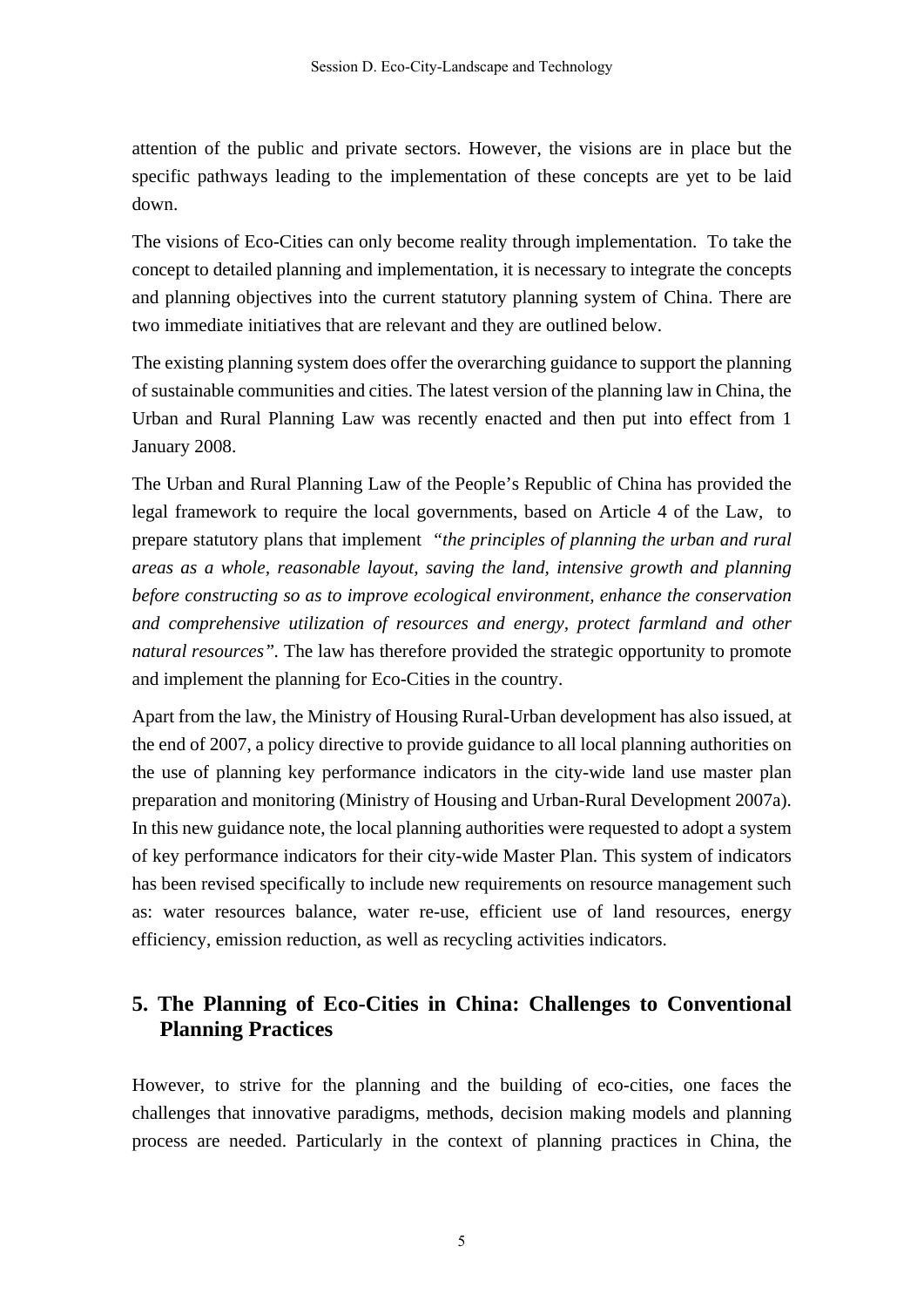conventional approach and mindset may not be adequately positioned to achieve the planning goals of eco-cities.

While the macro legal and policy framework have been put in place, the planning of eco-cities in China faces challenges at the implementation level. These challenges can be summarized into the following issues:

- 1. To implement the eco-city concept one needs to take the planning concept through implementation stages such as detailed local plan making, setting of land parcel development conditions, development control and enforcement at local levels, as well as the preparation of the appropriate detailed regulatory plans. Nevertheless, the current spatial and physical planning focus of the Chinese planning system does not provide an effective means to achieve resource management planning objectives at these local planning levels. For example, if one of the key [performance indicators for the eco-city plan is to adoption 15% renewable energy for the development, the specific means to interpret this indicator at the land parcel level and as one of the planning conditions and development requirements are not available within the current planning practices. Nevertheless, without resolving this issue of implementation mechanism, the visions on driving for sustainable use of energy resources as one of the objectives for the eco-cities may not be able to be enforced (Yip, 2008b)
- 2. The current planning system has put great focus on setting out site specific development parameters such as density, plot ratios, setback requirements etc. at the local detailed plan level --- the statutory Regulatory Plan. It is at the Regulatory Plan level that the specific development and planning constraints are laid down on the plan as part of the legal requirements. These planning conditions based on the Regulatory Plan are also included into land use right lease agreement between the government and the land owners/developers. However, the current mandatory planning parameters used in Regulatory Plan are limited in scope and may not be able to drive all the eco-city planning intentions at the site by site level. These mandatory site specific planning parameters include:
	- Land use types;
	- Building coverage;
	- Building height;
	- Plot ratio:
	- Green space coverage
	- Vehicular access and egress; and
	- Parking and other facilities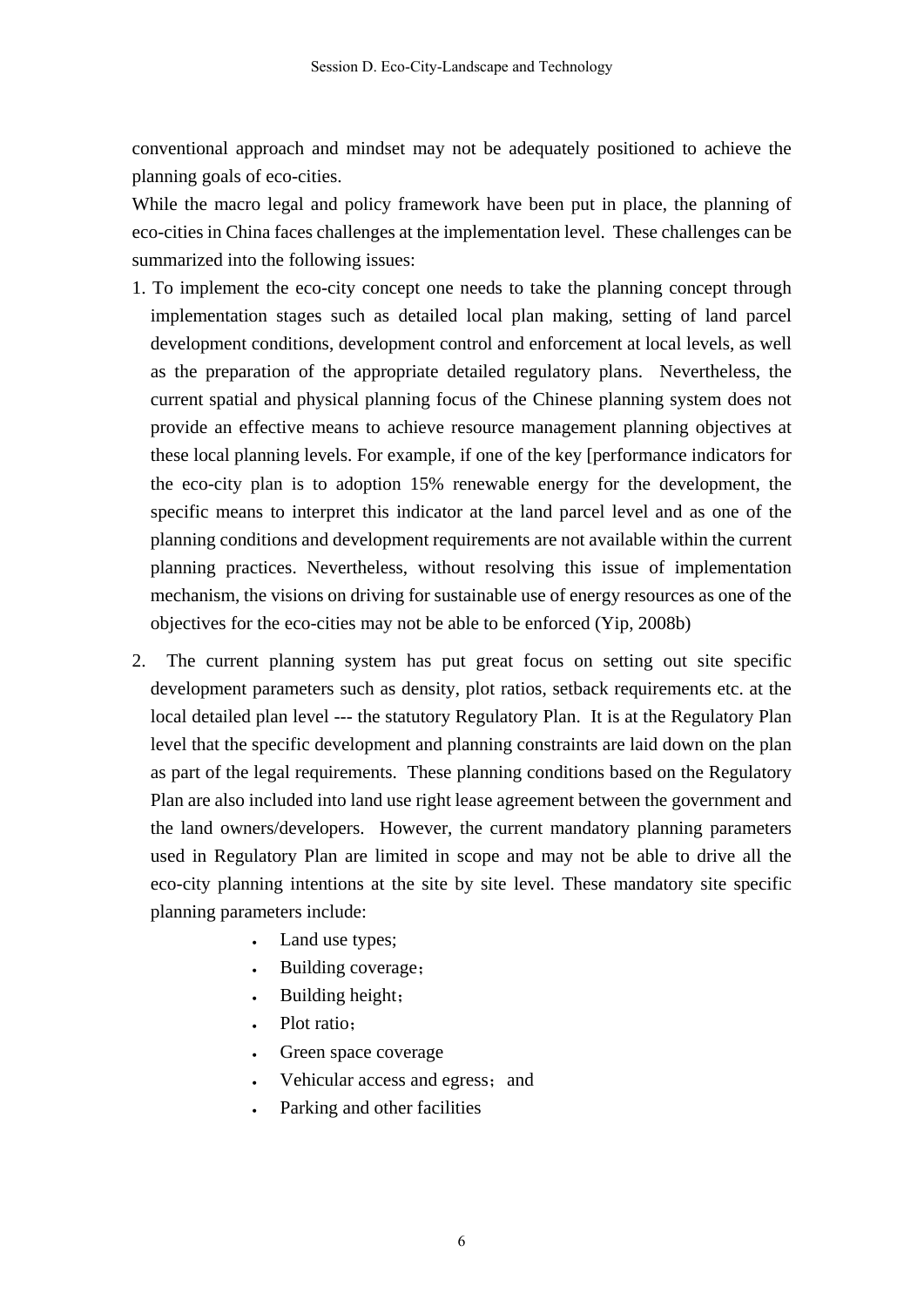This list of mandatory planning parameters do not have the adequate breadth and depth inside themselves that make them fully relevant to planning issues that are relevant to eco-cities and sustainable development such as: energy usage reduction, use of renewable energy sources, rain water re-cycling, storm water management best practices, waste management as well as water treatment and re-use. The contradiction rests on the fact that the detailed Regulatory Plans indicators represent the conventional Chinese planning focus on physical planning and (the tangibles) spatial elements of the city, but little on the resource input/output systems of the cities.(the intangibles).

3. The lack of emphasis in the planning process to highlight the trade-off between different planning objectives has posed challenges to the implementation of eco-cities in China. The sustainability agenda calls for the balance amongst economic, social and environmental needs of our society. The planning process should have a transparent means to express the trade-off between different objectives and the way a balance is achieved. In other words, the use of sustainable development indicators is important as a decision making model that helps the decision makers to understand the trade-off. The achievement of a higher degree of renewable energy would means less CO2 emission but may also means higher capital investment cost. The planning for eco-cities call for the setting up of the key sustainability indicators to drive the plan making and evaluation processes. The transparency in the decision making process has its basic framework laid down in the sustainable development indicators system. Currently, such a decision making model is not yet been fully defined in the planning practices in China.

### **6. Case Study: The Proposed Changxingdian Eco-City in Beijing**

The Changxingdian Eco-City project is located in Fengtai's Hexi District, on the south-western region of Beijing. The project site is one of the most important development areas along the south-western corridors of Beijing city, in order to accommodate the city's growth. The project has contributed to the design and implementation of one of the first private sector led eco-city projects in the People's Republic of China.

The Changxindian Eco-city Conceptual Master Plan preparation was led by the author as the project director, and has now been approved by the Beijing municipal government and will proceed to the detail design stage. This project will play a major leading role in the development of a sustainable and inclusive community through a private sector led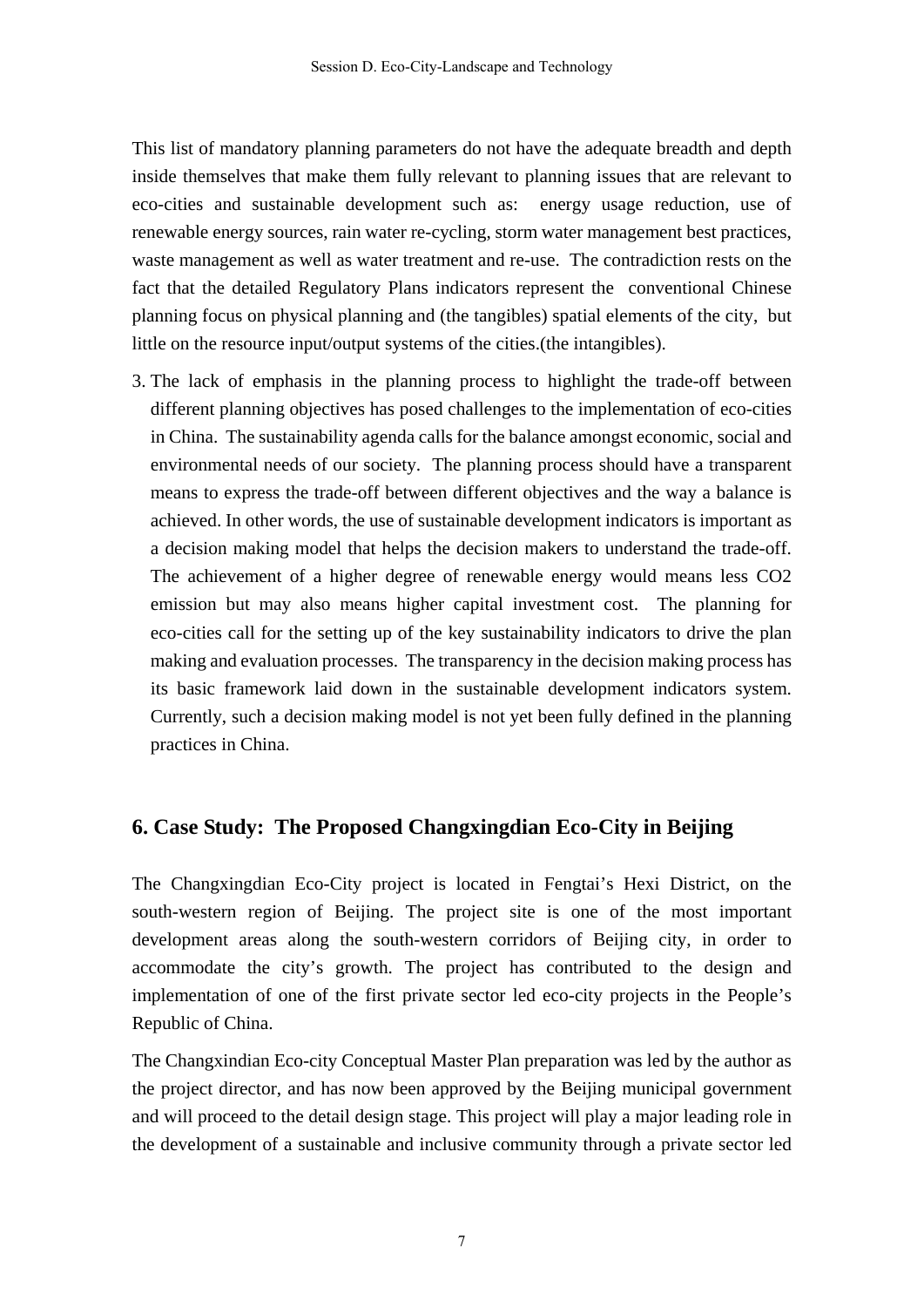initiative in helping China to fulfill its aim of establishing an economically viable, socially inclusive, environmentally friendly and resource efficient harmonious society.

The project is located on a 600 ha site with a target population of approximately 60,000 (**Figures 2, 3**).

The project has adopted the objectives to plan and implement a sustainable ecological city based on an integrated urbanism development concept; and balance the environmental, social and economic needs of the city. The plan making process departs from the conventional approach. The project uses a set of sustainability key performance indicators (KPI) covering social, economic, environmental and resources aspects of the proposals. These sets of indicators included quantifiable targets to be achieved and are used to drive the development of the master plan options and evaluation. The overall KPI framework that is used throughout the following steps:

- Develop Project Vision & Objectives with client and stakeholders
- Establish Key Performance Indicators (KPIs)
- Identify targets and any legislative requirements
- Apply targets and KPIs to planning options and model/quantify performance
- Incorporate in design strategies
- Project management to ensure holistic multi-disciplinary approach

The overall proposed master plan concept has achieved a level of sustainability represented by the following KPI performance.

- (1) **Density:** 600 person/ha residential gross density
- (2) **Accessibility to open space:** 100% residents within 400 m of public open space
- (3) **Barrier free design:** 20% residential unit and 100% all public facilities barrier access
- (4) **Open space provision:** Open Space > 40%; 20 s-m per person; Residential area open space >35%
- (5) **Local habitat:** 80% landscape material local species
- (6) **Accessibility to public transport:** 60% within 500m of Mass Transit; 100% within < 500 m from bus stops
- (7) **Energy:** Reduce further 20% energy consumption from current standards
- (8) **Renewable energy**: At least 15% renewable energy
- (9) **CO2 emission:** Reduction of 50% CO2 for buildings
- (10) **Water usage:** Less than 150 l/p/d for portable water usage (reduction of 20% of portable water usage)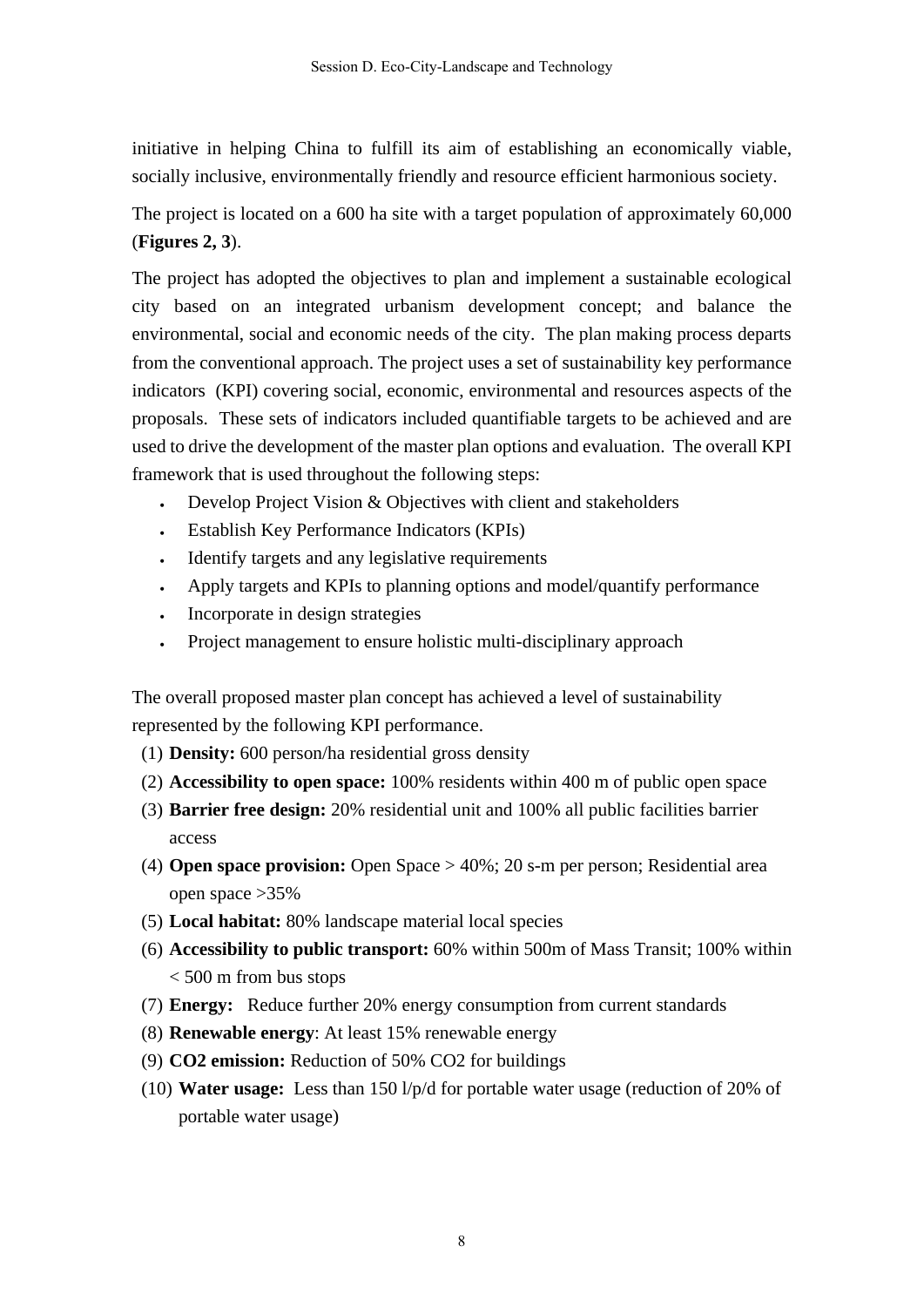- (11) **Non-conventional water resources:** Non-conventional water (rain, grey water) re-uses 80%
- (12) **Rain water:** 100% rain water collection and re-use; bio-infiltration and low drainage impact development
- (13) **Waste:** 100% waste classification
- (14) **Waste recycling**: Re-cycle, re-use, re-process 70% household waste
- (15) **Construction material**: Re-cycled material 10%; re-useable material 5%, 70% material sourced from within 500 km
- (16) **Social housing:** Affordable housing 15%
- (17) **Village renewal:** Village relocated in-situ or within planning area
- (18) **Neighborhood centre:** 100% residents within 500m from local neighborhood services
- (19) **Small / medium enterprises:** 20% commercial GFA for SMEs (small and medium enterprises) and 3% Residential GFA for SOHO (Small offices home offices)

One key point that is worth highlighting: in order to maintain the integrity of the above KPI performance at detailed planning implementation level, the project has undertaken to translate of the master planning concepts and the KPIs into detailed Regulatory Plans down to individual site parcel level. The framework is to translate the sustainability planning objectives and wherever practicable the KPIs into usable land use standards, urban design codes, and building design codes as part of the statutory planning management system **(Figure 4)** 

This task has employed the applications of various quantifiable modeling techniques including micro-climate assessment, water resource balance, storm-water management assessment, open space oxygen emission capability assessment, as well as the sun and solar accessibility studies. The intention is to technically translate the KPI into site specific performance requirements and urban design guidelines.

As a result, the overall vision of the Changxindian Eco-city master plan concept has further been translated into a set of specific urban design guidelines that accompany the detailed Regulatory Plans. During implementation and development control process, the site specific resource and energy performance, social and economic objectives as well as the various ecological planning goals are achieved, based on clear and detailed technical specifications and control guidelines. The guidelines serve as the basis for the preparation of the statutory Regulatory Plans which will become part of the land use right contract and site specific planning conditions.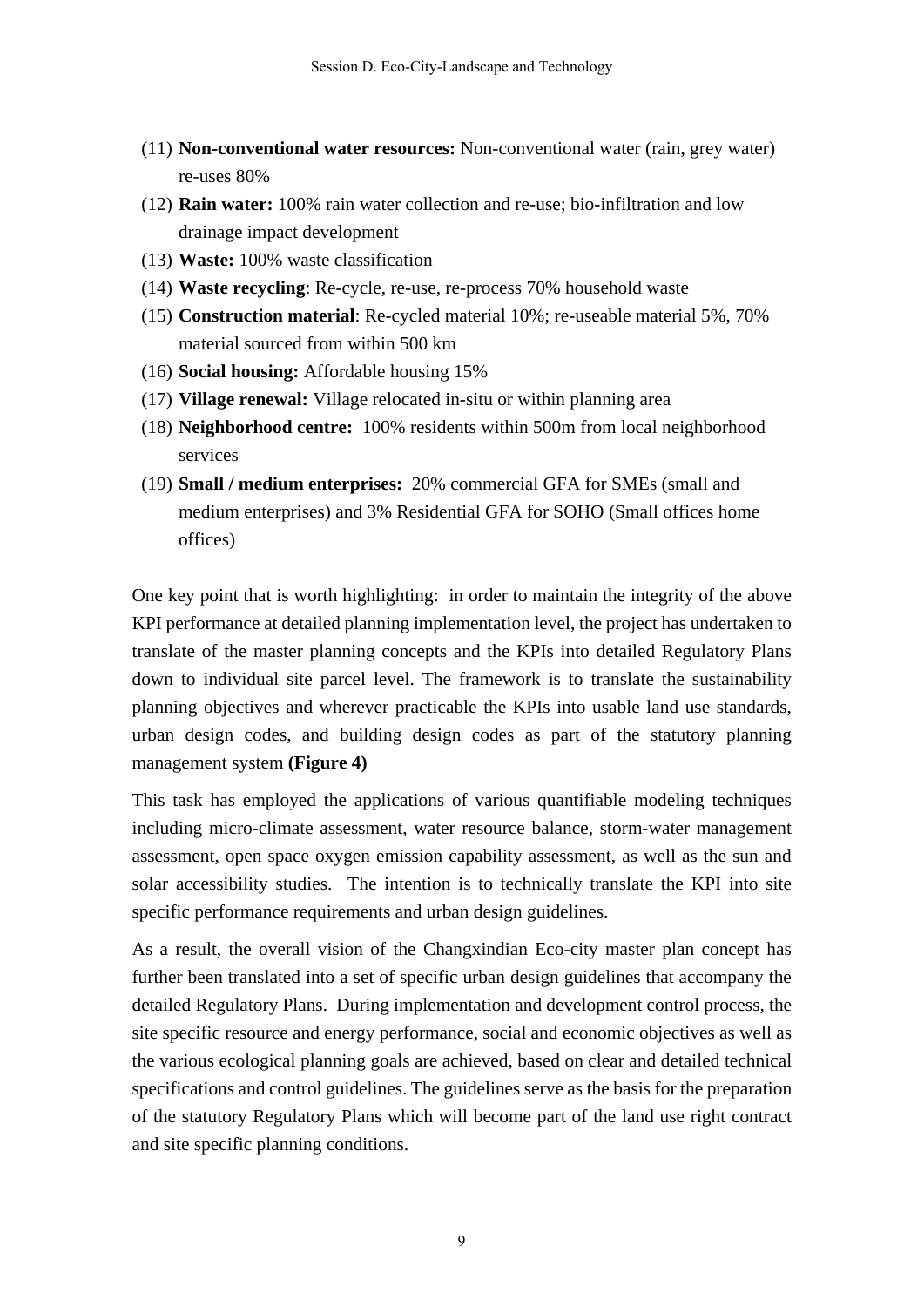# **7. Concluding Remarks**

The planning of Eco-Cities in China is gaining momentum and has aroused the interest of both the public and the private sectors in the country. The visions and the master plan concepts are put in place but the specific challenges rest upon the ability of the current statutory planning system in China to implement them at the detailed planning level. The current Regulatory Plans system and contents for mandatory control may have problem to incorporate all the planning principle of resource management in eco-cities. This paper has discussed the challenges and the ways ahead. Finally, the proposed Beijing Fengtai Changxindian Eco-city is quoted as an example of how the planning decision making process would vary from the conventional planning practices in China.





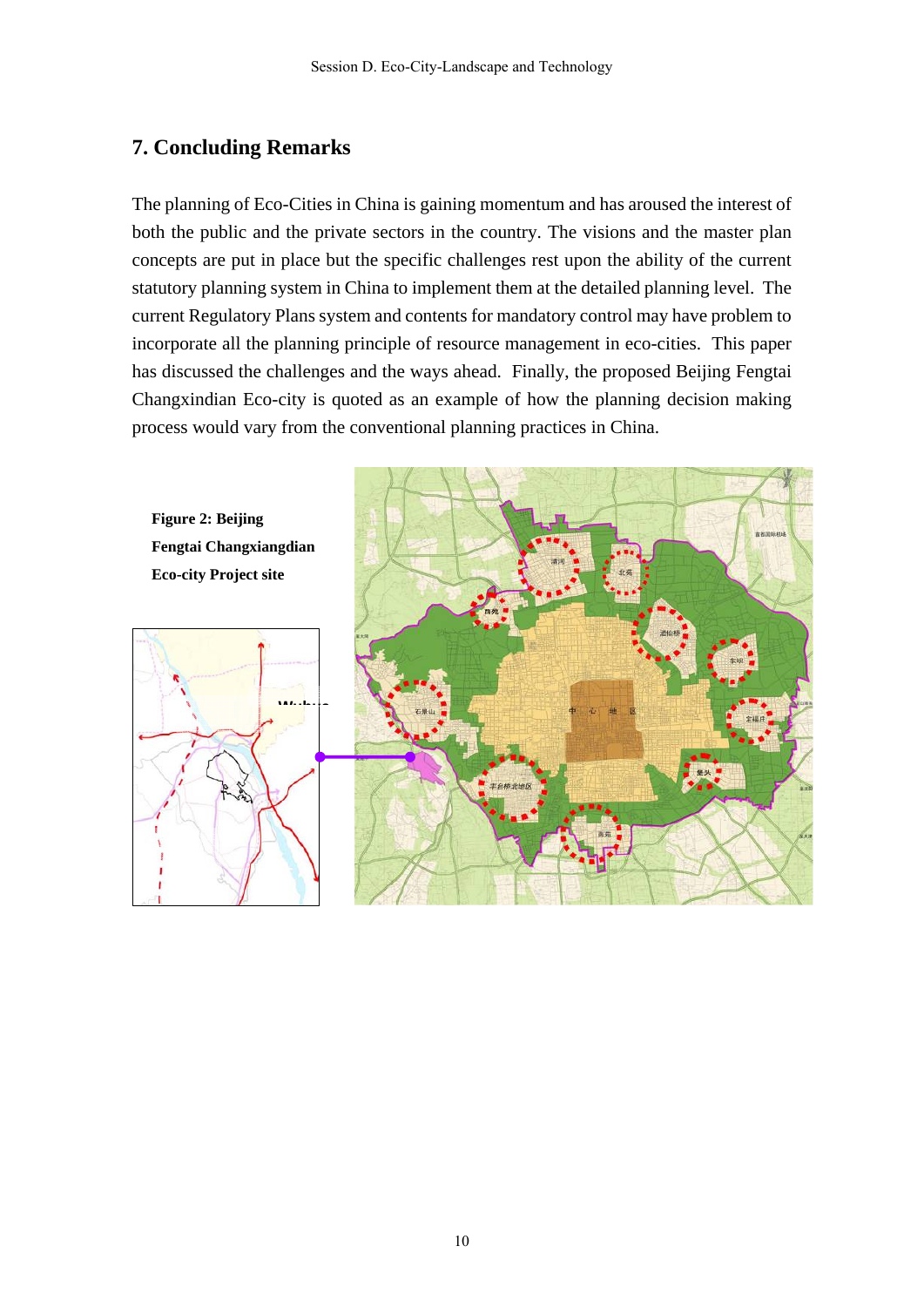

**Figure 3: Proposed Beijing Changxingdian Eco-City Phase One Land Use Plan**



**Figure 4: Translating Eco-cities KPIs to Statutory Plans**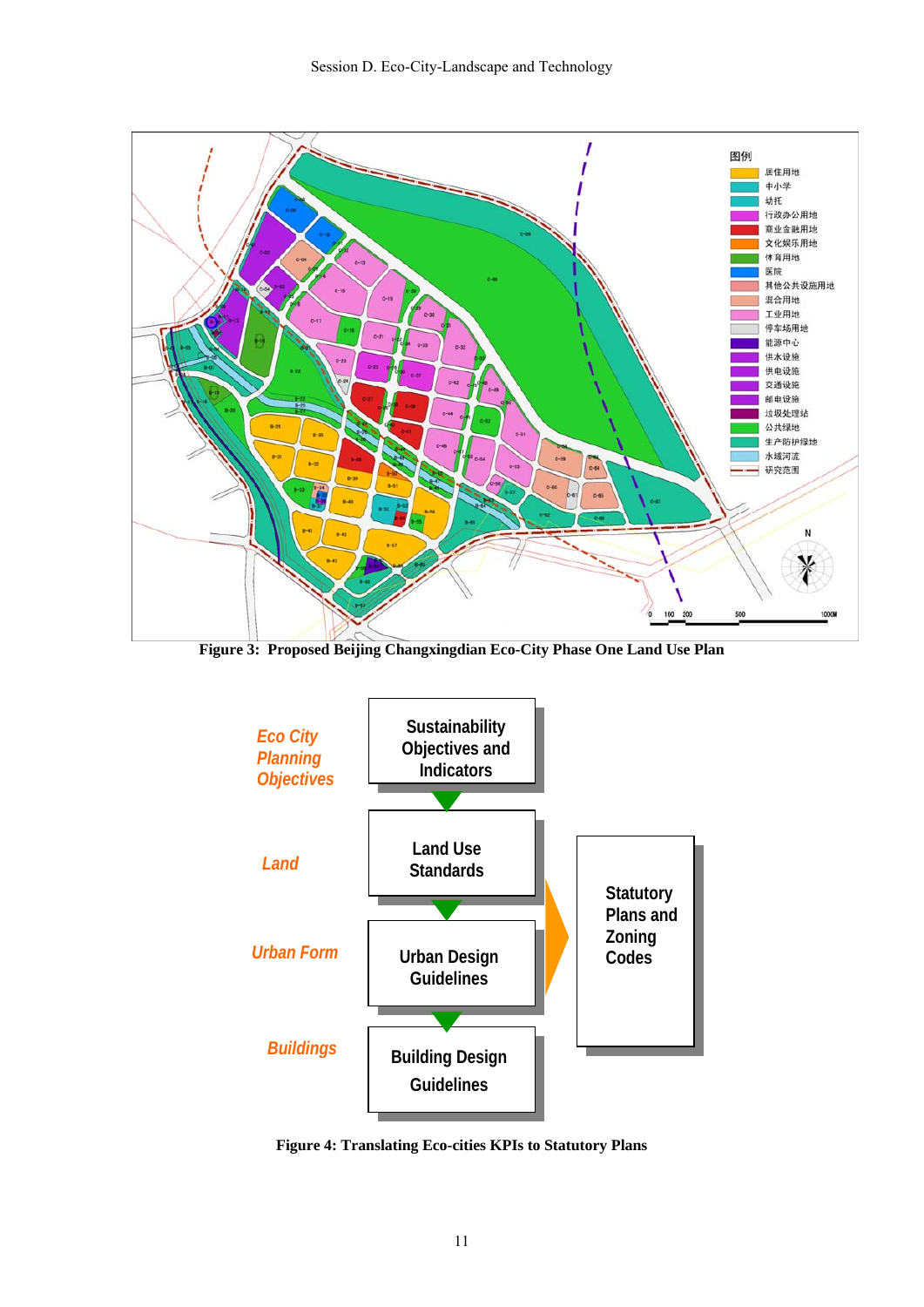### **8. References:**

- 1.*Lin, X D*(*2007*)*Green Architecture (in Chinese)* (Beijing, China Construction Industry Press)
- 2.Yao, R M et al(2006)*Sustainable Cities and Building Design* (in Chinese)(Beijing, China Construction Industry Press)
- *3*.Huang, G Y et al (2002)*Eco-City: Theory, Planning and Design Methods*(in Chinese) (Beijing, Science Press)
- 4.Zhang, K M et al (2003)*Eco-City Evaluation and Indicators Systems* (in Chinese) (Beijing, Chemistry Industry Publication)
- 5.Shanghai Industry Investment Corporation(2006)*Dongtan* (in Chinese)(Shanghai, United Press)
- 6.Ministry of Housing and Urban-Rural Development (2007a)*Improving Planning Indicators System* (in Chinese) (Beijing, China Construction Industry Press)
- 7.Chen, Q J et al(2008) "Ecological City Planning Indicators Study" *(in Chinese) City Planning Review, Vol 32, 2008*
- 8.Ministry of Housing and Urban-Rural Development(*2007b*) *"Directives for Implementing Planning Indicators System for Master Plan"* (in Chinese) (MHURD Directive (2007) 65)
- 9.Sino-Singapore Eco-City Management Committee (2008) "Sino-Singapore Tianjin Eco-City Master Plan Announcement 5 May 2008" (in Chinese) *www.eco-city.gov.cn*
- 10. Zhou, Hongchun (2006), *"Circular Economy in China and Recommendations", Ecological Economy,* 2006, P101 – 114
- 11. HARASHINA, K and TAKEUCHI, K (2004), "Study on Regional Bio-resource Utilization and Recycling System in a Case of Saku City, Nagano Prefecture, Centre Japan", *Journal of the Japanese Institute of Landscape Architecture,* Vol.67, No. 5, P741 – 744 (in Japanese)
- 12. State Environmental Planning Agency (1995) *"Guidelines for the Building of Eco-Communities (1996-2050)"*. (19 September 1995 SEPA Directive (95)444)=
- 13. YIP, Stanley C. T. (2008a) *"Application of Sustainability Strategies in Urban Planning --- Eco-city and Urban renewal Case Studies "* (in Chinese), The City Pioneer , 2008/1, April 2008, pp 60-66, (2008)
- 14. YIP, Stanley C. T. (2008b) *"The Planning and development of Eco-cities: The Problems of Application of Sustainable Development Indicators in Planning Administration"* (in Chinese), Annual Conference of the Urban Planning Society of China 2008 , (Dalian, 2008)
- 15. YIP, Stanley C. T. (2008c) *"Eco-cities: From Concept to Implementation --- Case Studies in Shanghai Dongtan and Beijing Changxindian "* City Planning Review, 2008/8, pp 45-53, (Beijing 2008)